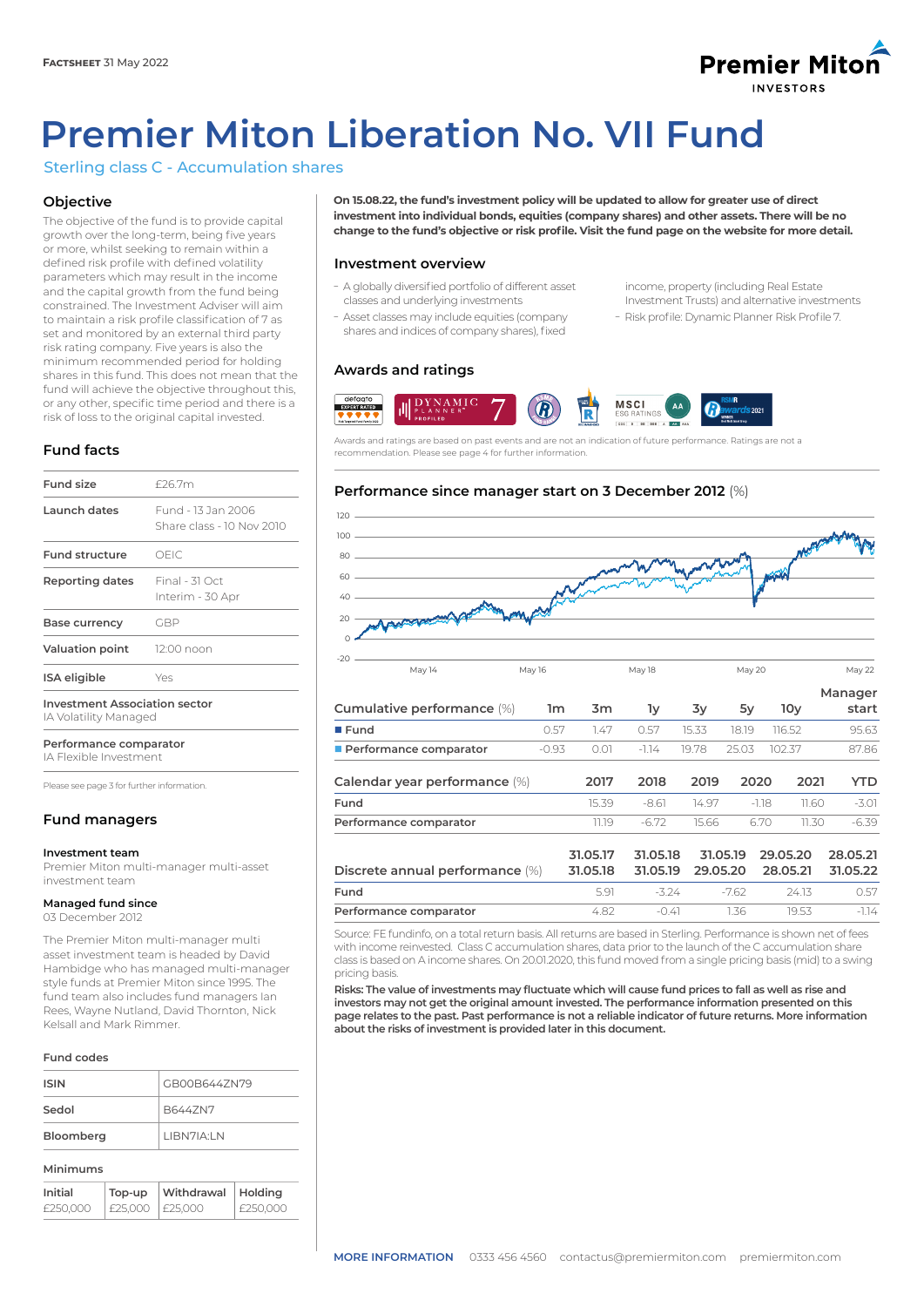# **Portfolio breakdown**

# **Asset allocation** (%)



| ■ Equities                | 88.9 |  |  |
|---------------------------|------|--|--|
| UK equities               | 35.5 |  |  |
| Emerging markets equities | 14.1 |  |  |
| Japan equities            | 13.0 |  |  |
| Europe ex-UK equities     | 9.3  |  |  |
| Asia ex-Japan equities    | 89   |  |  |
| North American equities   | 8.1  |  |  |
| Alternative investments   | 3.6  |  |  |
| Alternative assets        | 3.6  |  |  |
| ■ Bonds                   | 3.5  |  |  |
| Specialist bonds          | 1.9  |  |  |
| Emerging markets debt     | 1.6  |  |  |
| <b>Property</b>           | 2.8  |  |  |
| Property                  | 2.8  |  |  |
| $\blacksquare$ Cash       | 1.2  |  |  |

# **Top 10 holdings** (%)



n Rest of portfolio **36.5%**

| Lyxor Core UK Equity All Cap (DR) ETF       | 177 |
|---------------------------------------------|-----|
| iShares MSCI FM IMI FSG Screened FTF        | 9.4 |
| SG Zero Strike Call on S&P 500 Equal Weight | 56  |
| Lyxor MSCI EM Asia ETF                      | 48  |
| Schroder Small-Cap Discovery                | 47  |
| VT Downing European Unconstrained Income    | 45  |
| VT Teviot UK Smaller Companies              | 45  |
| Man GLG Undervalued Assets                  | 42  |
| Legal & General Japan Equity ETF            | 4.0 |
| Amundi Prime Japan ETF                      | 4 C |

# **Charges**

| Ongoing charges figure (OCF)<br>as at 3110.2021                                                                                                                                               |       |
|-----------------------------------------------------------------------------------------------------------------------------------------------------------------------------------------------|-------|
| The OCF includes the annual management<br>charge and OCFs of the underlying funds held<br>in the portfolio. Transaction charges will also<br>apply. Please refer to the total costs & charges |       |
| document for more information.                                                                                                                                                                |       |
| Annual management charge                                                                                                                                                                      | 0.60% |
| OCFs of underlying funds                                                                                                                                                                      | 0.32% |
| Initial charge                                                                                                                                                                                |       |

**Charges are taken from income**

The fund's charges will be taken from income generated by the fund in the form of interest or dividends. If there is not enough income to cover the charges, the rest of the charges will be taken from the fund's capital which could result in capital erosion or constrain capital growth.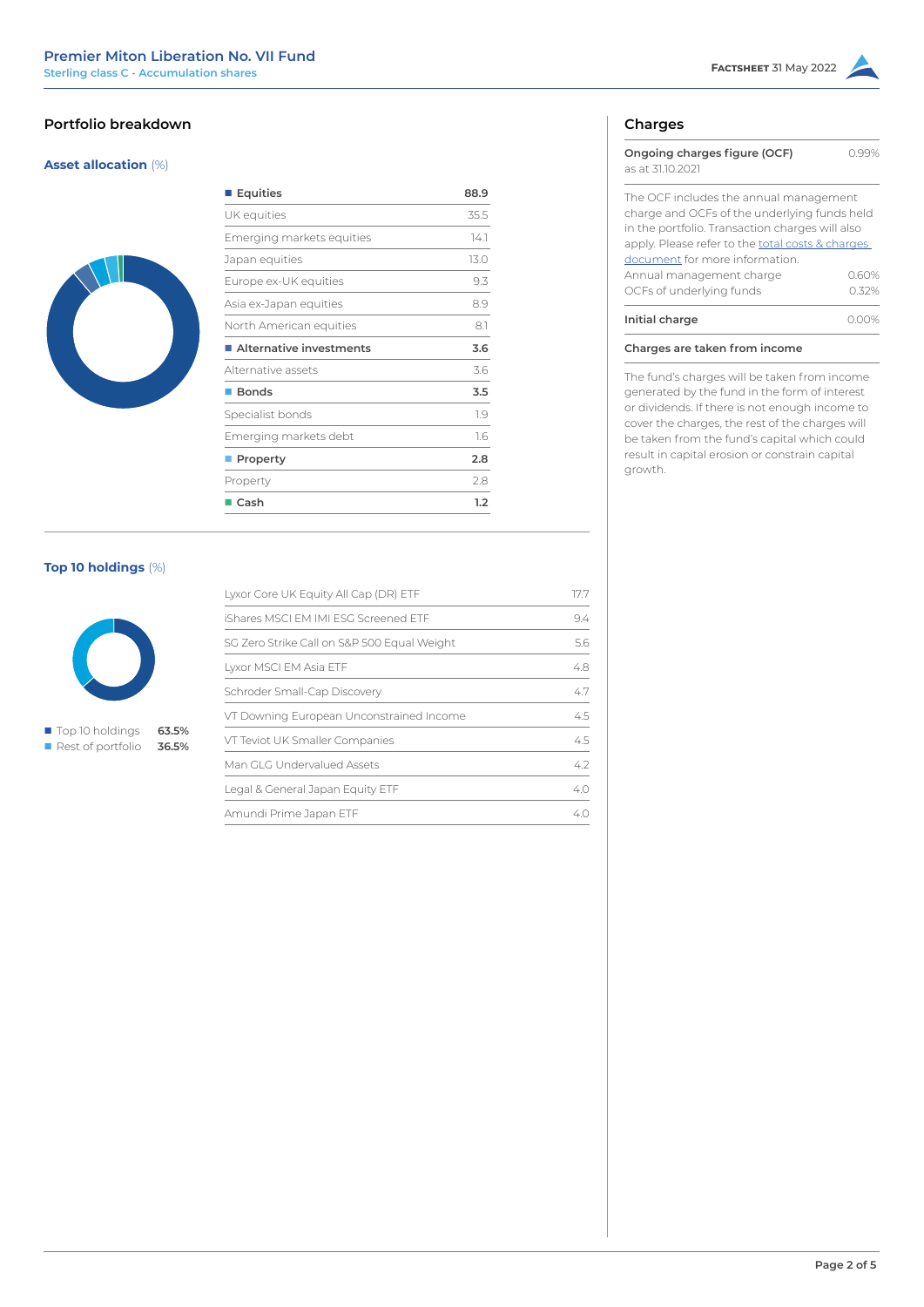| portfolio. Dynamic Planner is provided by<br>Distribution Technology, an independent<br>company that offers risk profiling services<br>for funds and portfolios. Dynamic Planner<br>offers risk profiles on a scale of 1 (lowest) to<br>10 (highest). We will aim to maintain a risk | profile classification of 7 as set and monitored<br>by Dynamic Planner. Whilst Dynamic Planner<br>is currently being used, we may change the<br>risk profiling service to another independent<br>company in the future. |
|--------------------------------------------------------------------------------------------------------------------------------------------------------------------------------------------------------------------------------------------------------------------------------------|-------------------------------------------------------------------------------------------------------------------------------------------------------------------------------------------------------------------------|
|                                                                                                                                                                                                                                                                                      |                                                                                                                                                                                                                         |

# **General risks**

**Performance comparator**

> Reference to any stock or fund is not a recommendation for investment purposes. All types of investment carry a degree of risk. It is possible you could lose some, or all, of the money you invest. The level of risk varies depending on the type of investment. Typically, you are less likely to lose money over the long term from an investment that is considered low risk, although potential returns may also be lower. Investments considered higher risk typically offer greater opportunities for better long-term returns,

As a result of the fund's investment strategy, we believe the IA Flexible Investment sector is a meaningful comparator to help investors assess the performance of the fund. The Dynamic Planner risk profiling service is being used to profile the fund's investment

> though the risk of losing money is also likely to be higher

> When you invest, it is important that you understand the risk to your money and are comfortable with that level of risk. If you are unsure, we would recommend that you consult a financial adviser.

The value of your investment might not keep up with any rise in the cost of living.

You could lose money if financial markets fall.

There is no guarantee that the investment objective of the fund will be achieved. The levels of taxation that apply to income or capital gains from the fund, including any tax relief that may be available, will depend on your personal tax situation.

Funds with similar objectives may not perform in the same way as they are likely to have different holdings.

Fund performance will be affected by investment decisions made by the fund manager.

# **Other risks**

is available in the prospectus for the fund. **Alternative investments** These typically behave differently to

traditional investments such as bonds and equities. They can include a range of assets such as specialist lending, private equity, hedge funds and gold. Adding alternative investments to a portfolio can help to make it more diverse but can also make it more volatile.

Some of the main specific risks of investing in this fund are summarised here. Further detail

# **Collective investment schemes (funds)**

Where other funds are held in a portfolio or where there is indirect exposure to other funds, these could include higher-risk investments like hedge funds, property funds or commodity funds (e.g. investing in gold, oil), which would increase the overall risk in the fund.

# **Commodities (including gold)**

Commodity prices can fall and rise sharply depending on supply and demand, the economic background and financial market conditions. Exposure will never be direct to any commodity.

# **Counterparty credit**

Some securities or financial instruments rely on payments or guarantees from a counterparty. This is a role usually undertaken by a bank or similar entity.

# **Currency**

Where investments in a fund are denominated in currencies other than sterling (for example, if a fund holds assets priced in euros), its value will be affected by changes in the relevant exchange rate. Certain other investments, such as the shares in companies with profits from other countries, will also be effected.

#### **Emerging markets**

Investments made in bonds, equities or other assets in less-developed countries generally carry higher risk than in developed countries.

#### **Equities**

Equities (shares) can experience high levels of price fluctuation.

#### **Fixed interest securities**

Government and corporate bonds generally offer a fixed level of interest to investors, so their value can be affected by changes in interest rates. When central bank interest rates fall, investors may be prepared to pay more for bonds and bond prices tend to rise. If interest rates rise, bonds may be less valuable to investors and their prices can fall.

#### **Inflation**

Higher inflation can lead to some investments falling in value, particularly those with a fixed level of interest, for example government bonds and corporate bonds.

# **Infrastructure**

Investments are often in large-scale projects whose profitability can be affected by supply problems or rising prices for raw materials or natural resources. Changes in the wider economy and government regulation can also have a significant influence.

#### **Interest rate**

Changes in central bank interest rates can affect all types of assets, in particular, securities such as government bonds and corporate bonds that generally offer a fixed level of interest. If interest rates go up, the value of a bond may fall, and vice versa.

# **Issuer credit**

There are times when the issuer of a security (for example, a company that has issued a bond) is unable to make income payments or repay its debt. When this happens it can result in losses for the fund.

# **Legal and tax**

The income or capital gains from investments can sometimes be affected by changes in legal and tax regulations or how these rules are applied.

#### **Liquidity**

In some instances, for example, when market conditions generally are difficult, holdings in a fund may be difficult to sell and buy at the desired price. The fund value could fall as a result.

#### **Non-investment grade bonds**

Bonds with a higher risk that the bond issuer might not meet its income or repayment obligations, as assessed by independent bond rating companies.

#### **Operational**

Processes, systems and controls around your investment might fail. The more complex or unusual the investments that the fund holds, the more likely this is to happen. For example, developing markets may have less reliable systems or lower standards of governance than more developed markets.

#### **Property and Real Estate Investment Trusts**

Property values can rise and fall sharply depending on the strength of a country's economy.

# **Risk targeting**

Remaining within a defined risk profile with defined volatility parameters may result in the investment growth from the portfolio being constrained.

# **Smaller companies**

Investment in smaller companies is typically higher risk than investment in larger companies. Shares in smaller companies can experience greater levels of volatility.

# **Structure**

The providers of the Collective Investment Schemes in which the fund invests may experience operational or credit issues which could impact the value or liquidity of their funds.

# **Structured investments**

These investments are built around a derivative and have specific criteria that need to be met to deliver a positive return. If these criteria are not met, the investment can fall sharply in value.

#### **Unregulated collective investment schemes**

These investments can carry additional risks as they are not subject to the same level of regulation as authorised or regulated schemes.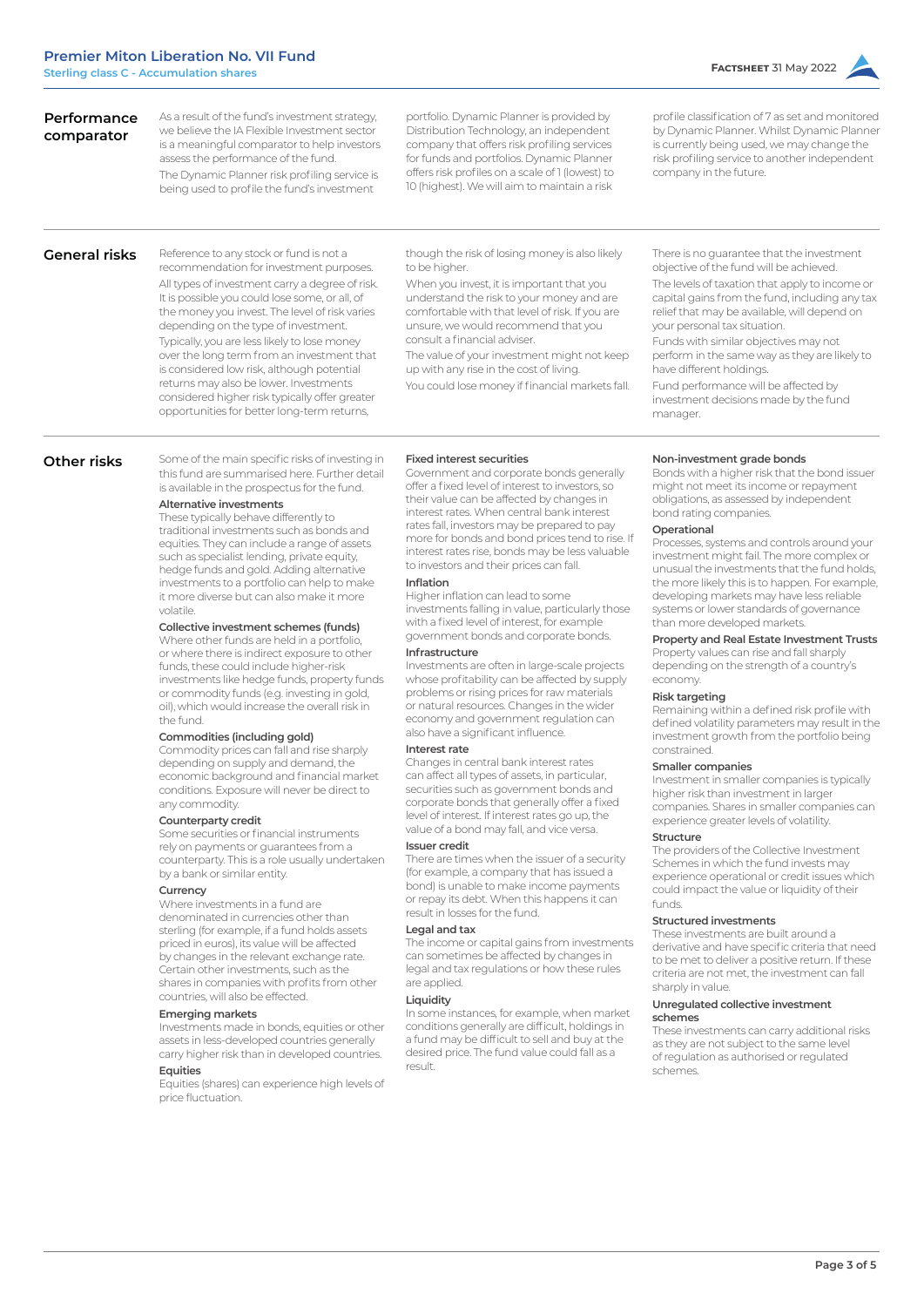# **Ratings, awards and other information**

The methodology and calculations used by the companies or organisations that provide the fund or fund manager awards and ratings are not verified by us and we therefore are unable to accept responsibility for their accuracy. Ratings and awards should not be relied upon for making an investment decision, nor are they an indication, promise or guarantee of future performance of a fund or fund manager.

A swing pricing is where the price can swing to either a bid or an offer basis depending on the investment and redemption activity in the fund. This means the investor selling or buying fund shares bears the associated [dis] investment costs and protects the continuing holders in the fund. Performance could be

shown on a combination of bid, mid or offer prices, depending on the period of reporting. Distribution Technology provide the Dynamic Planner® risk-profiling services in connection with these funds. Distribution Technology is not authorised to provide financial advice. We do not have any influence over the risk profiles or the methodology used to create them, and we are unable to provide assurances as to their accuracy or that they will not change, or that Distribution Technology will continue to provide these risk profiles in the future.

MSCI ESG Research LLC's ("MSCI ESG") Fund Metrics and Ratings (the "Information") provide environmental, social and governance data with respect to underlying securities within more than

31,000 multi-asset class Mutual Funds and ETFs globally. MSCI ESG is a Registered Investment Adviser under the Investment Act of 1940. MSCI ESG materials have not been submitted to, nor received approval from, the US SEC or any other regulatory body. None of the Information constitutes an offer to buy or sell, or a promotion or recommendation of, any security, financial instrument or product or trading strategy nor should it be taken as an indication or guarantee of any future performance, analysis, forecast or prediction. None of the Information can be used to determine which securities to buy or sell or when to buy or sell then. The Information is provided "as is" and the user of the Information assumes the entire risk of any use it may make or permit to be made of the Information.